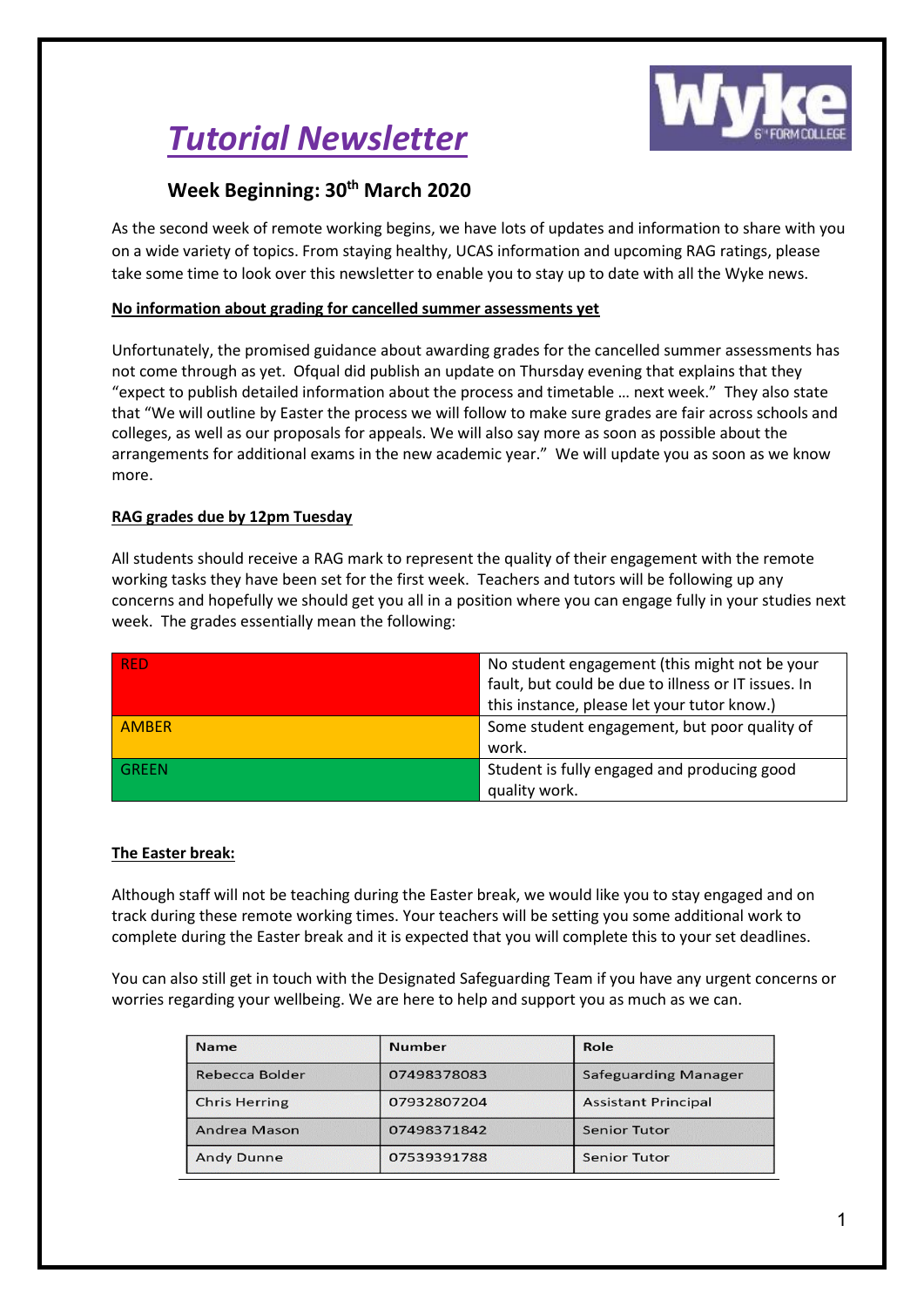## **Student Academic Support:**

There are lots of additional resources that we have in place to help you with your academic studies. Please do ask if you have any trouble accessing these.

Are you wanting to gain the extra edge in your written work? Or just want to do some additional reading around your subjects? There are now some additional resources you can access to help you with all of this, and more!

To help students with their studies, Wyke has now signed up to JSTOR. This is a fantastic online library, with a wide range of scholarly content, including articles, journals and primary sources. Please check your email for your unique username and password.





Library Mentor Sandy Clark is offering extra help and advice for students wishing to gain that extra edge on their written work.

If you're a Flyer, Oxbridge candidate, EPQ student, or just want to get better at academic writing, email [sandy.clark@wyke.ac.uk](mailto:sandy.clark@wyke.ac.uk) to be added to the Team! You'll be able to access resources to help with style, structure, sources, and much more!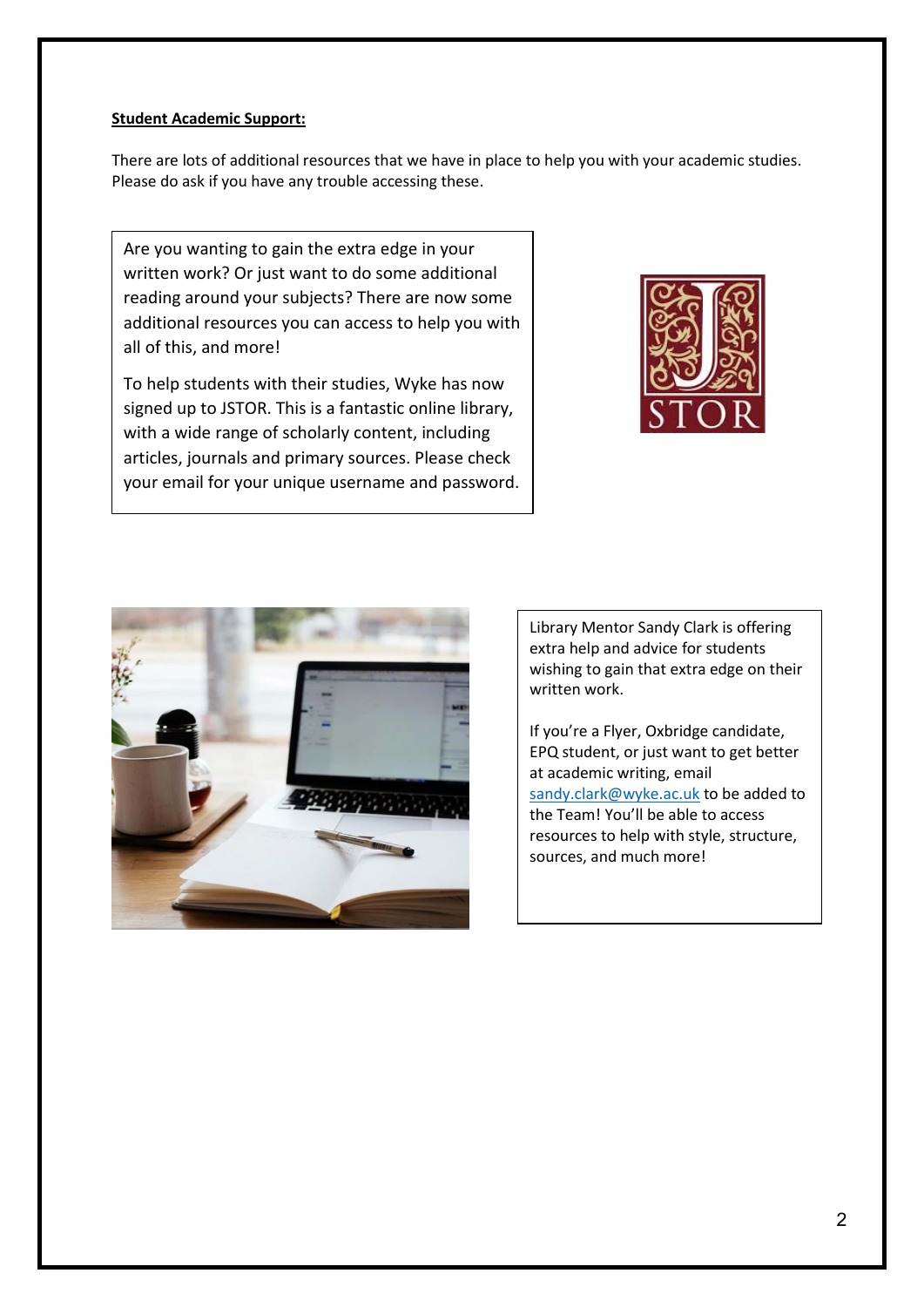

We would also like to reassure you that Oliver, our own online library resource is still available remotely, for access to our periodicals, articles and books. If you are unsure about accessing this, please don't hesitate to contact Karen Williams at [karen.williams@wyke.ac.uk](mailto:karen.williams@wyke.ac.uk)

Please don't worry about any books that might be outstanding at this time. All fines will be waivered, and you can return any books you have borrowed when we return.

#### **Student Support Hub:**

Don't forget, you can also access the Student Support Hub via Microsoft Teams. The Learning Support Advisors will be on hand to help with any queries you might have about completing your work and offer some additional support. You can also follow them on Instagram.

#### **Student Support for Emotional Health and Wellbeing:**

The Big White Wall has recently re-launched their online support, with lots of new features and support mechanisms for you.

# Useful tools

Using our interactive tools is a great way to capture and track your own progress and identify new areas to focus on.



#### Journal

Use your private Journal to note down what you have been up to and what you've been going through.



### **Goal setter**

Capture personal Goals you want to set yourself and tick them off when you complete them.

These are just a couple of the great tools and resources they have on their website. Remember, this is free to all Wyke students and staff.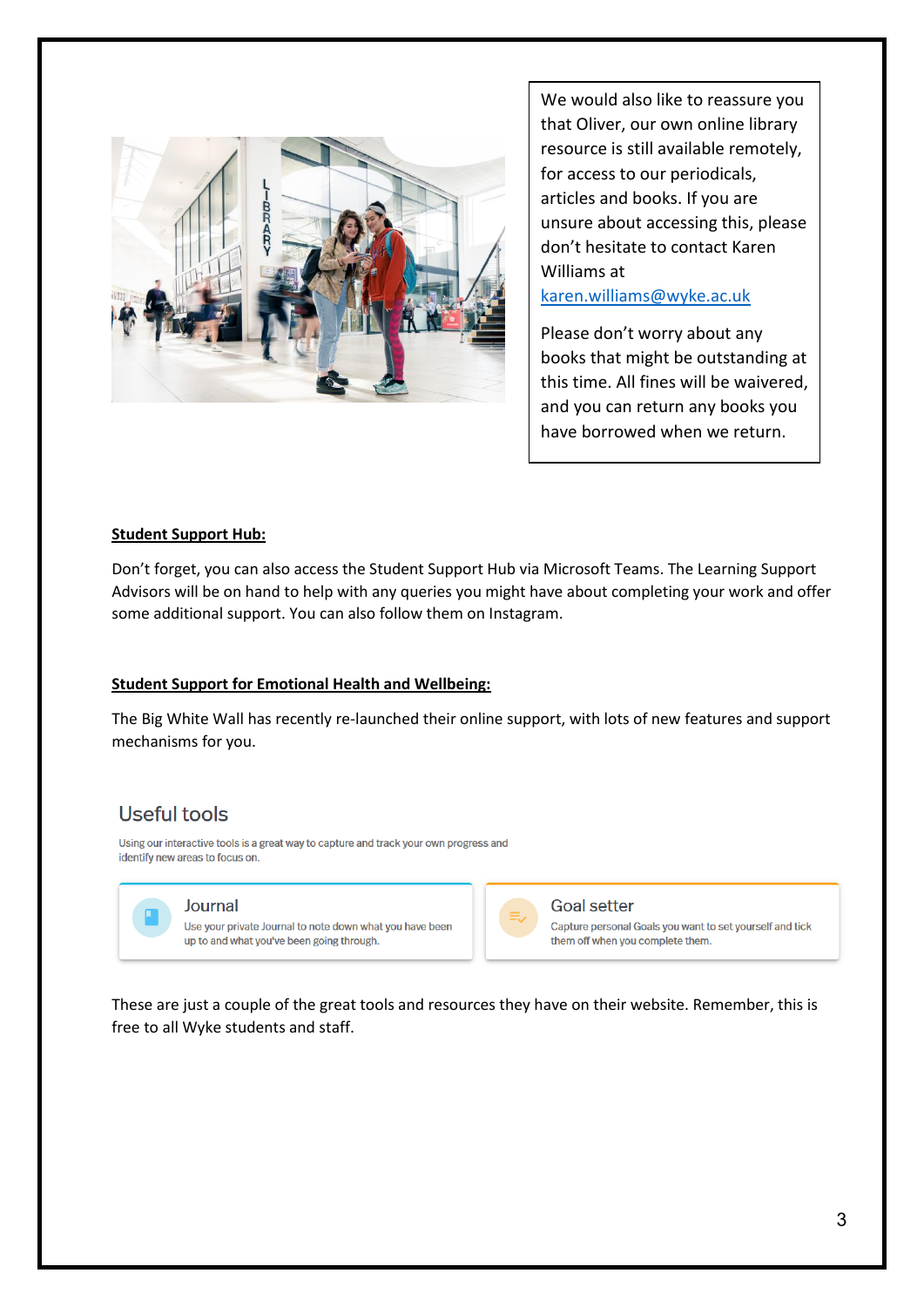

**Some other useful contact and agencies:**

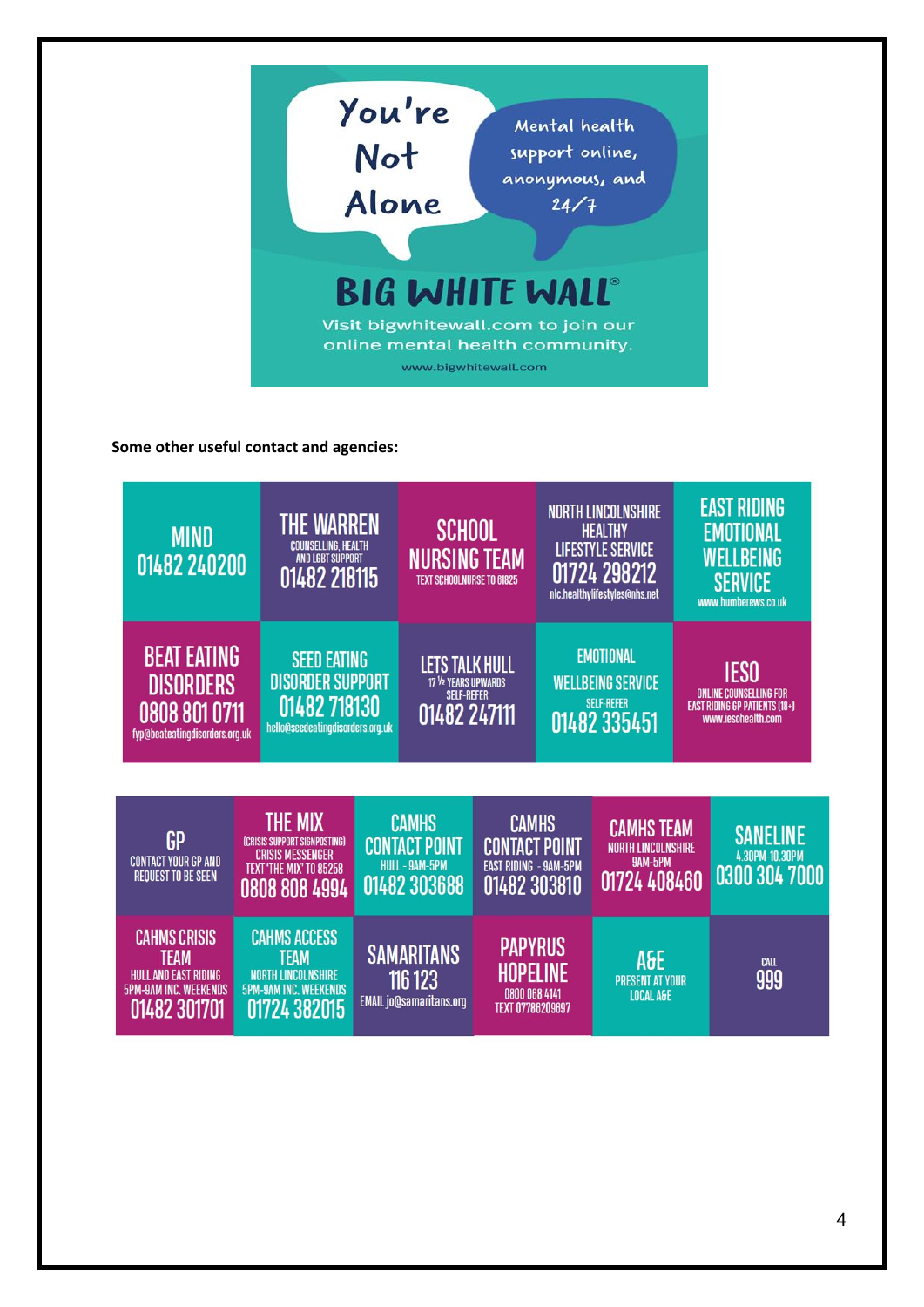# *UCAS Information / Employer Engagement*

# **Careers and UCAS Support**

The careers staff are on hand to support you with your next steps, particularly the students with no clear destination. Please contact:

# **Vicky Riseham, Careers Lead email [Vicky.riseham@wyke.ac.uk](mailto:Vicky.riseham@wyke.ac.uk)** to get support on:

Looking for apprenticeships, application form support, aptitude tests, interview support, CV and cover letter support and how to look for full time employment.

**Sarah Beech, UCAS and Careers Co-ordinator emai[l sarah.beech@wyke.ac.uk](mailto:sarah.beech@wyke.ac.uk)** to get support on:

University applications/scholarships and bursaries/student finance and gap year options

Just a reminder if you have received all of your University offers by **31st March** you now have until **19th May**, as UCAS have extended their deadline by two weeks.

# **The Holbeck Scholarship is now open**

The scholarships are administered by York, but eligible students could be applying to attend any higher education institution in the UK.

Eligible students must:

- attend school/college in the Yorkshire and Humber region
- be engaged in the UCAS application process, applying to commence their first year of university study in 2020
- have predicted grades of ABB or better at A-Level or equivalent
- have the drive to attend university and complete a course.
- be in receipt of, or entitled to, discretionary payments at school/college, or has a household income below £42,875
- have no experience of higher education in their immediate family (not including siblings)
- have faced significant difficulties in their personal, social or domestic life that have placed extra demands upon them.

The deadline is Friday 15th May 2020

Please let your tutor know if you will be applying as they will be requested to write a reference and confirm your eligibility.